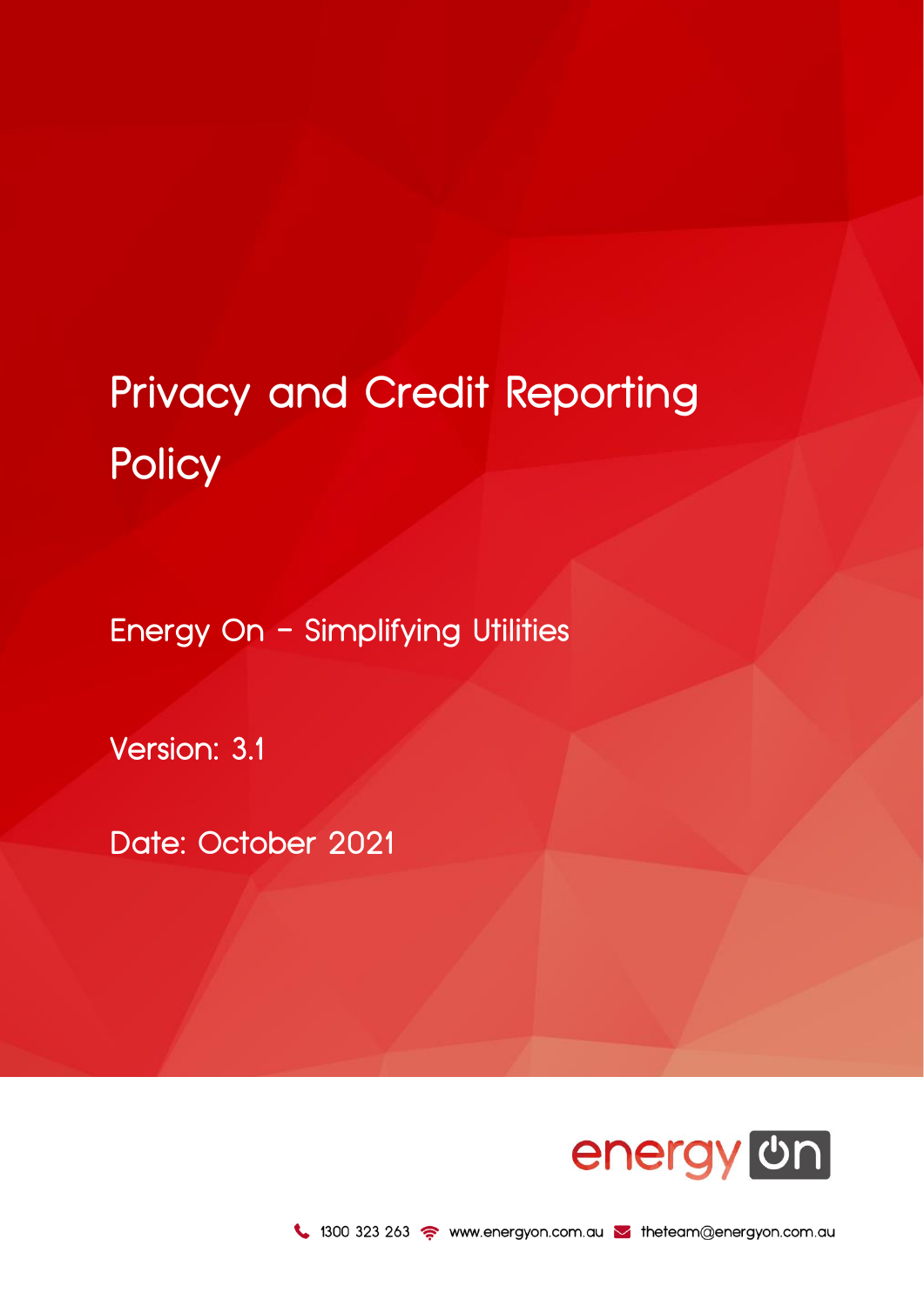

## Privacy and Credit Reporting Policy

### Introduction

Energy On Pty Ltd (ABN 90 145 225 485) provides electricity, gas, hot water, energy-related services and other products and services. Energy On is part of the Energy On group of companies (referred to in this document as the Energy On Group, we, us or our and listed [https://www.energyon.com.au/about-us/.](https://www.energyon.com.au/about-us/) We are committed to the protection of personal privacy and have adopted a policy to protect information about individuals. The Privacy Act 1988 (Cth) (Privacy Act), the Australian Privacy Principles (APPs), and the Credit Reporting Code (Code) govern the way in which we must manage your personal information and creditrelated information and this policy describes the information we collect and hold, how we use that information, how that information may be disclosed, the security of that information, how you can access and correct any such information and other relevant details concerning your privacy.

### Collection of Information

#### **Types of information collected**

We may collect and hold personal information about you, that is, information that can identify you, and is relevant to providing you with the products and services you are seeking. If you are a customer, we are likely to provide you with products and services on credit terms (that is, you will pay for those products or services after we start providing them to you). As such, we may collect and hold various information related to your financial position and your creditworthiness (such as 'credit information', 'credit-eligibility information', 'CRB derived information', and 'CP derived information' (as those terms are defined in the Privacy Act), detailed further below).

The kinds of information we collect from you depends on our relationship with you. We interact with individuals who purchase our products and services ('customers'), individuals who supply us with products and services ('suppliers'), users of our website or social media channels and individuals seeking information about our products and services ('users'), and employees, contractors, and job applicants. We also interact with property owners, and individuals within body corporate and owners corporations committees, body corporate and owners corporation managers, and real estate agents ('property owners and managers'). Some property owners and managers may also be customers where they have purchased our products and services (including where we have procured equipment and infrastructure on credit terms). In those circumstances, the customer sections of this policy will apply in addition to the property owners and managers sections.

#### **Personal Information**

The kinds of personal information we typically collect from **customers** includes names, property address, contact details, credit-related information (which is detailed further below), bank account details, and other personal information relevant to providing you with the goods and services you are, or someone else you know is, seeking.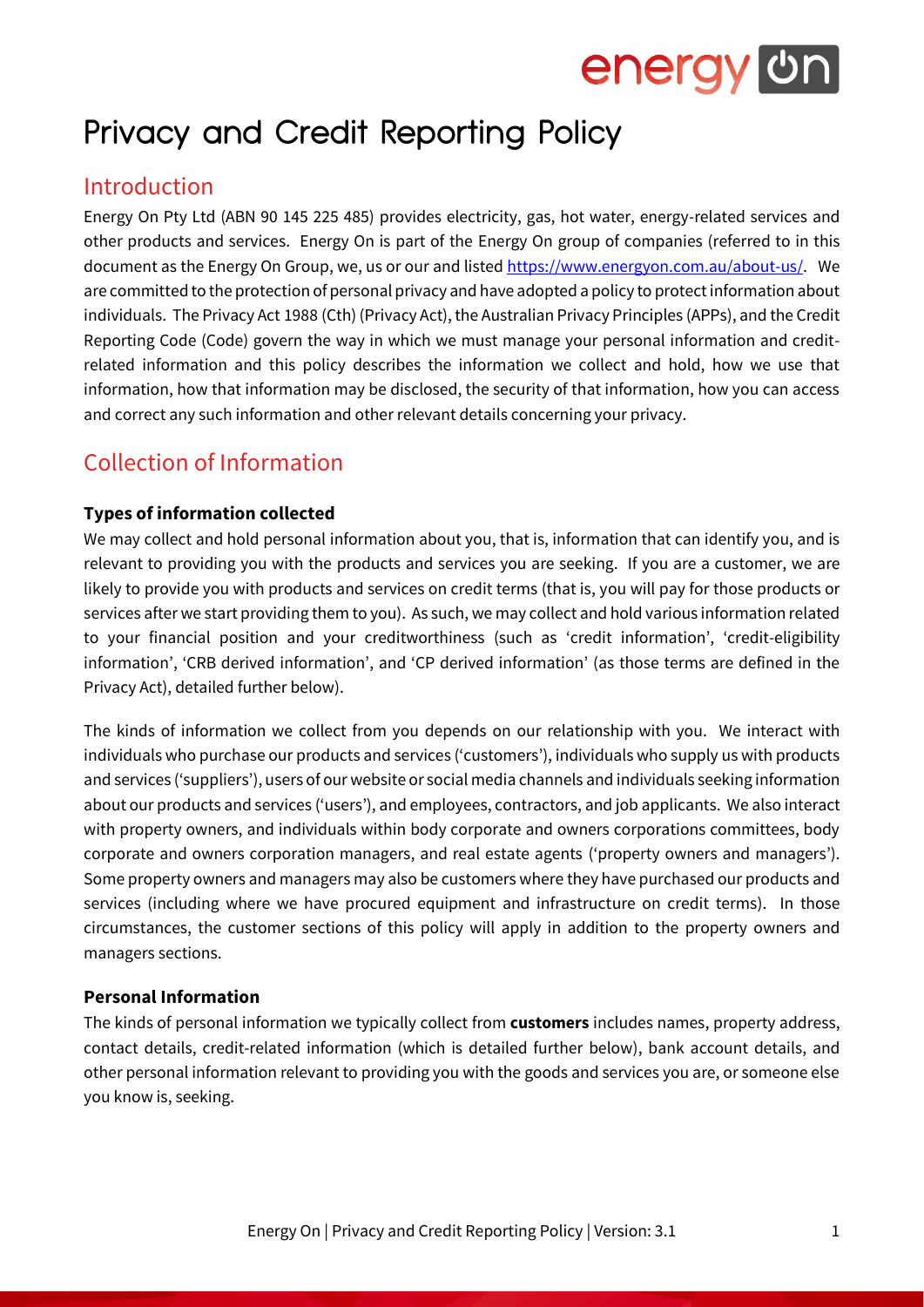The kinds of personal information we typically collect from **property owners and managers** includes names, contact details, and other personal information relevant to providing you with the goods and services you are, or someone else you know is, seeking.

The kinds of personal information we typically collect from **suppliers** includes names, contact details, and other personal information relevant to you providing us with the relevant goods and services.

The kinds of personal information we typically collect from **employees, contractors and job applicants** includes names, contact details, personal information contained within a job application or resume, bank account and superannuation fund information, tax file number and ABN (with respect to sole traders). During your engagement with us, we may also collect and hold sensitive information about you, including health information, racial or ethnic background, sexual orientation or practices, criminal record, political opinions, membership of a political association, religious beliefs or affiliations, philosophical beliefs, membership of a professional or trade association or trade union, genetic information, biometric information, and biometric templates.

The kinds of personal information we typically collect from **users** includes information collected through the use of our website and digital platforms, including user preferences, 'cookie' information, and geographical location. Additional personal information we collect from users includes name and contact details, and any other personal information relevant to providing the information you are seeking.

#### **Credit-related Information**

This section applies to customers only. In this Privacy and Credit Reporting Policy, we refer to 'creditrelated information' to capture some or all information related to your financial position such as credit that have been provided to you, or that you have applied for, which may have bearing on your creditworthiness and which we may use in our decision to approve or reject your credit application. This credit-related information includes:

- (a) information about your financial position, including income, liabilities, and repayment capacity (we do not disclose this information to credit reporting bodies);
- (b) credit information, such as:
	- (i) identity details (including aliases);
	- (ii) the fact that you have applied for credit, the type of credit, and the amount;
	- (iii) personal insolvency information;
	- (iv) the identity of your other credit providers;
	- (v) consumer credit liability information;
	- (vi) the opinion of a credit provider that you have committed a serious credit infringement;
	- (vii) court proceedings information that relates to any credit that has been provided to, or applied for by you;
	- (viii) the fact that credit provided to you has been paid or otherwise discharged (including the date of discharge);
	- (ix) advice that payments are no longer overdue and the date on which overdue payments were made; and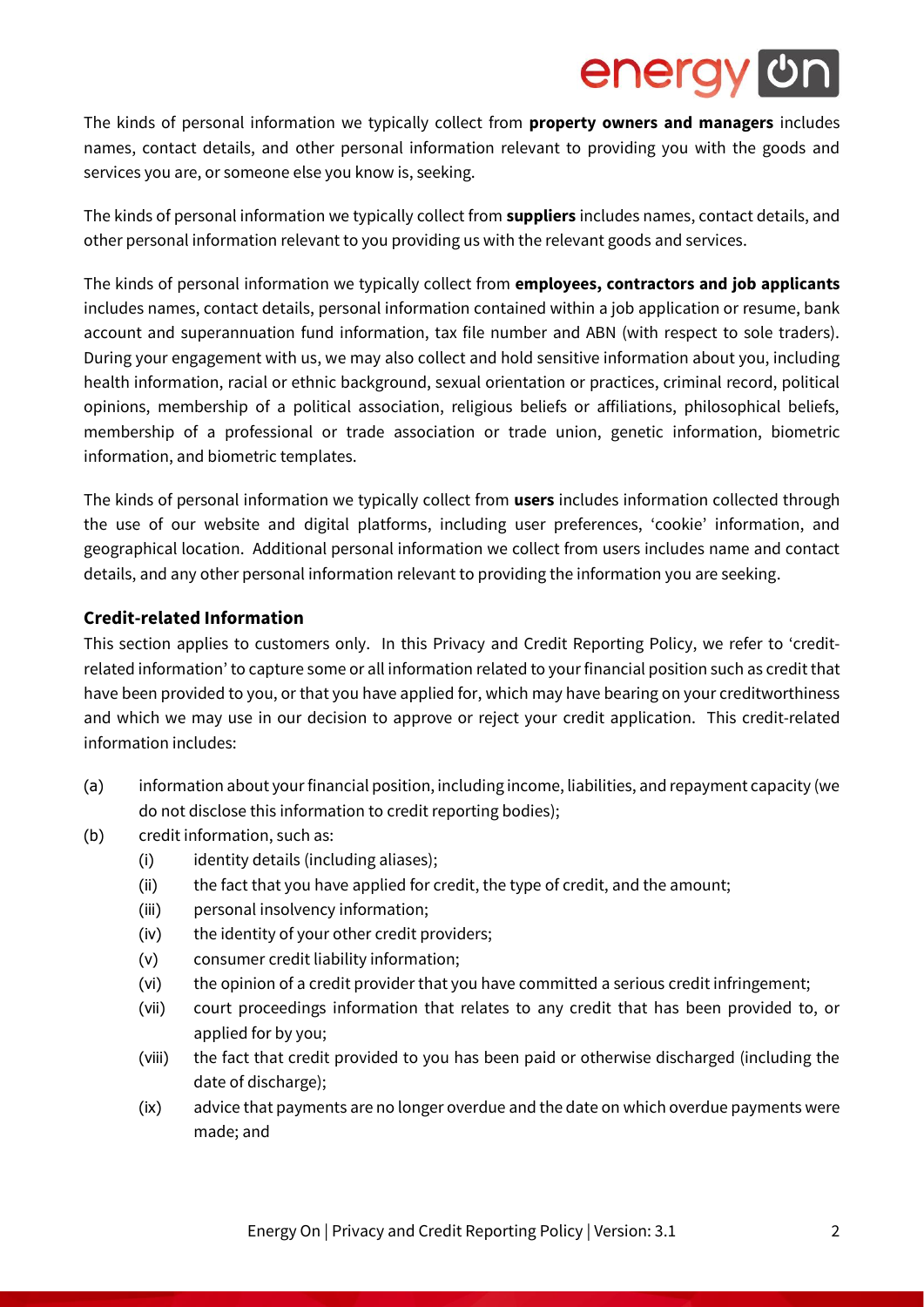- (x) publically available information that relates to your activities in Australia and your credit worthiness (other than court proceedings information or information that you are entered or recorded on the National Personal Insolvency Index);
- (c) credit eligibility information, such as:
	- (i) a credit score provided by a credit reporting body;
	- (ii) default information;
	- (iii) repayment history information;
	- (iv) credit inquiries;
	- (v) court proceedings information;
	- (vi) personal insolvency information; and
	- (vii) information associated with your overall credit worthiness.
- (d) CRB derived information, such as a credit score or credit rating.

The kinds of 'CP derived information' we derive from information disclosed to us by credit reporting bodies includes our own score of your credit worthiness, and a risk profile analysis.

### Method of collection

#### **Personal information**

Personal information will generally be collected directly from you through a variety of avenues, including the use of any of our standard forms, when you sign up to receive our emails or other communications, using our website or social media accounts, via email, through a telephone conversation with you, in person, or through an employment application from you.

There may, however, be some instances where personal information will be collected indirectly because it is unreasonable or impractical to collect personal information directly from you. We will usually notify you about these instances in advance, or where that is not possible, as soon as reasonably practicable after the information has been collected.

If you are a customer, we may collect and hold personal information about you provided by the property owners and managers of the property, leasing agents of the property, or by third parties acting on your behalf. If you are a job applicant, we may collect and hold personal information about you provided by referees, recruiters, or past employers.

#### **Credit-related information**

This section applies to customers only. Where possible, we will collect credit-related information directly from you through the use of our standard forms, via email, through a telephone conversation with you, in person, or via our website. However, we will also collect credit-related information from credit reporting bodies. In certain situations, credit eligibility information may be disclosed to us from another credit provider (for example, where we have entered into a co-financing arrangement with a third party credit provider). We may also collect credit-related information about you from third parties acting on your behalf.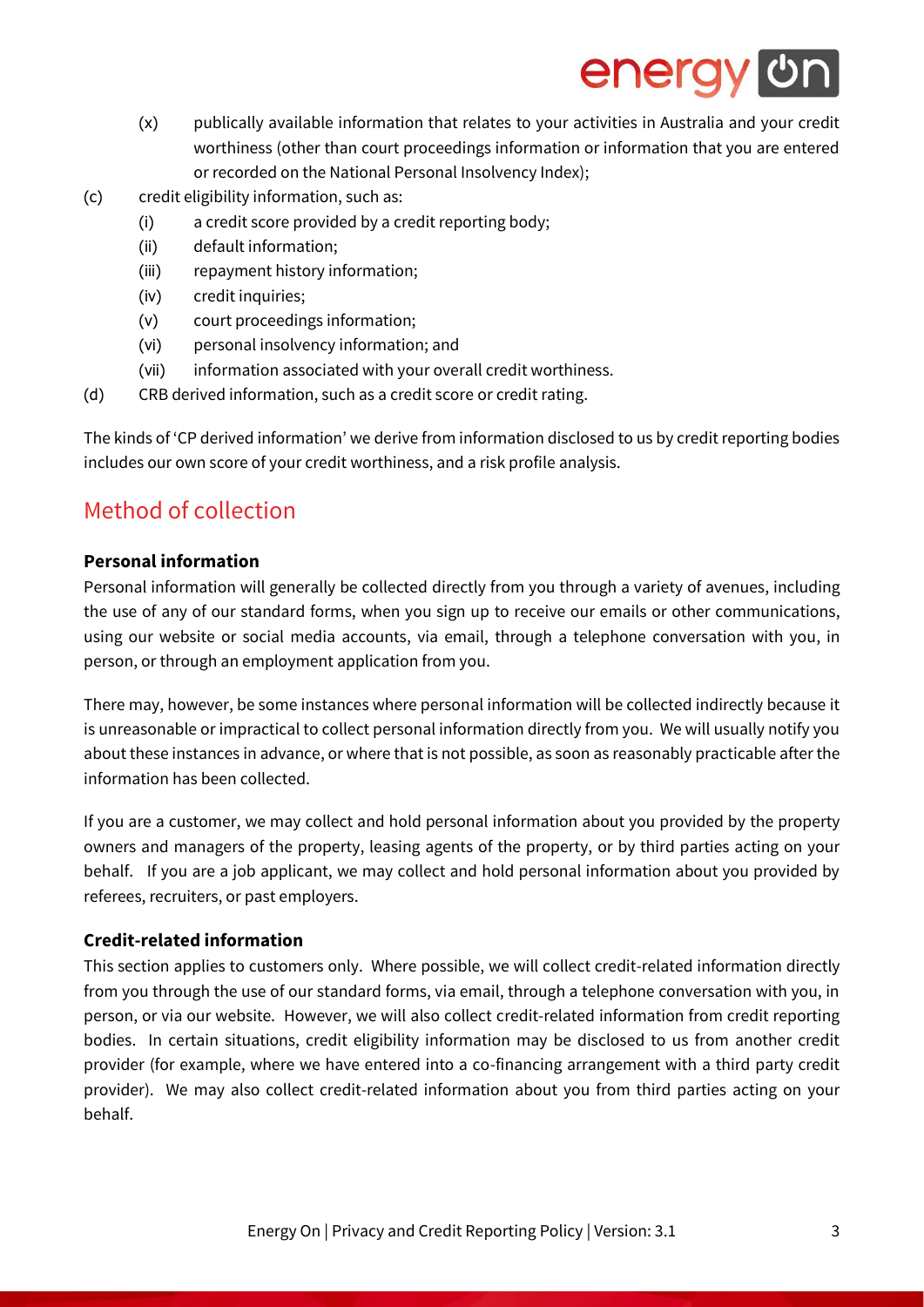#### **Unsolicited information**

If we receive unsolicited information about you that we do not ask for or which is not directly related to our functions or activities, we may be required to destroy or de-identify that information, provided it is lawful and reasonable to do so.

### Purpose of collection

#### **Personal information**

The personal information we collect and hold about you depends on your interaction with us. Generally, we will collect, use and hold your personal information if it is reasonably necessary for or directly related to the performance of our functions and activities and for the purposes of:

- (a) providing goods and services or information to you or someone else you know (including provision of electricity, gas, hot water, cold water, or telephony; managing services; invoice services; and equipment and infrastructure procurement services);
- (b) facilitating our internal business operations, including:
	- (i) fulfilment of any legal requirements (including maintaining employment records);
	- (ii) establishing our relationship with you (including processing and assessing account and credit applications, as well as job applications);
	- (iii) maintaining and managing our relationship with you and communicating with you in the ordinary course of that relationship (including response to enquiries, feedback or complaints);
	- (iv) maintaining and managing the engagement of an employee or contractor, and terminating that engagement;
	- (v) analysing our services and customer needs with a view to developing new or improved goods and services;
	- (vi) contacting you to provide a testimonial for us; and
- (c) providing you with information about other goods and services that we and other organisations that we have affiliations with, offer that may be of interest to you.

Except as otherwise permitted by law, we only collect sensitive information about you if you consent to the collection of the information and if the information is reasonably necessary for the performance of our functions, as set out above.

#### **Credit-related information**

This section applies to customers only. We collect and use your credit-related information in order to assess your financial position and your application for a credit account, providing you with credit, for securitisation-related purposes, for our internal management purposes that are directly related to the management of credit, where we reasonably believe that you have committed a serious credit infringement, and where otherwise required or permitted by law.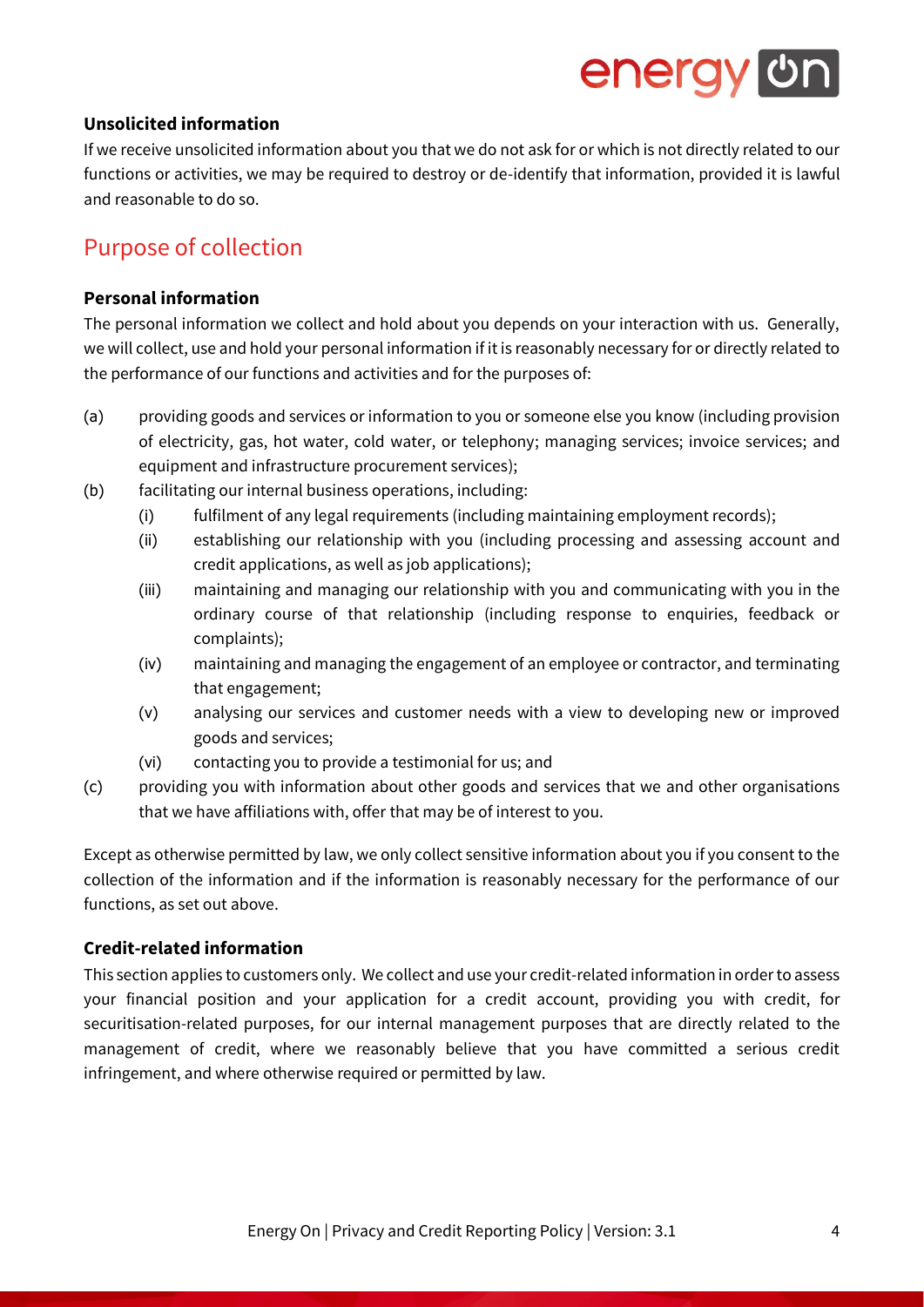### Failure to provide information

If the personal information you provide to us is incomplete or inaccurate, we may be unable to provide you with the goods and services you are seeking, and we will not be able to assess your job application. Failure to provide all or some of the information required of an employee may adversely affect our ability to comply with our legal obligations of your employment.

If you are a customer and the credit-related information you provide to us incomplete or inaccurate, we will not be able to assess your application for a credit account.

#### Internet users

If you access our website, we may collect additional personal information about you in the form of your IP address and domain name.

Our website may contain links to other websites. We do not have any control over those websites. We are not responsible for or liable for the privacy practices of linked websites and linked websites are not subject to our privacy policies and procedures.

Our website uses cookies. The main purpose of cookies is to identify users and to prepare customised web pages for them. Cookies do not identify you personally, but they may link back to a database record about you. We use cookies to monitor usage of our website and to create a personal record of when you visit our website and what pages you view so that we may serve you more effectively.

### How do we use and disclose your information?

Generally, we only use or disclose personal information and credit-related information about you for the purposes for which it was collected (as set out above). We may disclose your personal information and, if you are a customer, credit-related information about you, to:

- (a) our workers, contractors, and other entities in the Energy On Group to facilitate our and their internal business processes;
- (b) third parties who assist us in operating our business and providing services to you (including property owners and managers (if you are a customer), payment processors, cloud data storage suppliers, information technology service providers, mail distribution service suppliers, or professional advisers such as lawyers, accountants, and auditors) and these third parties may not be required to comply with our privacy policy;
- (c) other entities in the Energy On Group and other organisations with whom we have affiliations so that those organisations may provide you with information about services and various promotions (we will not disclose credit-related information to these entities);
- (d) third parties to whom you have agreed we may disclose your information; and
- (e) as otherwise permitted and required by law.

If you are a customer, in addition to the above, we may also disclose credit information or credit eligibility information about you to: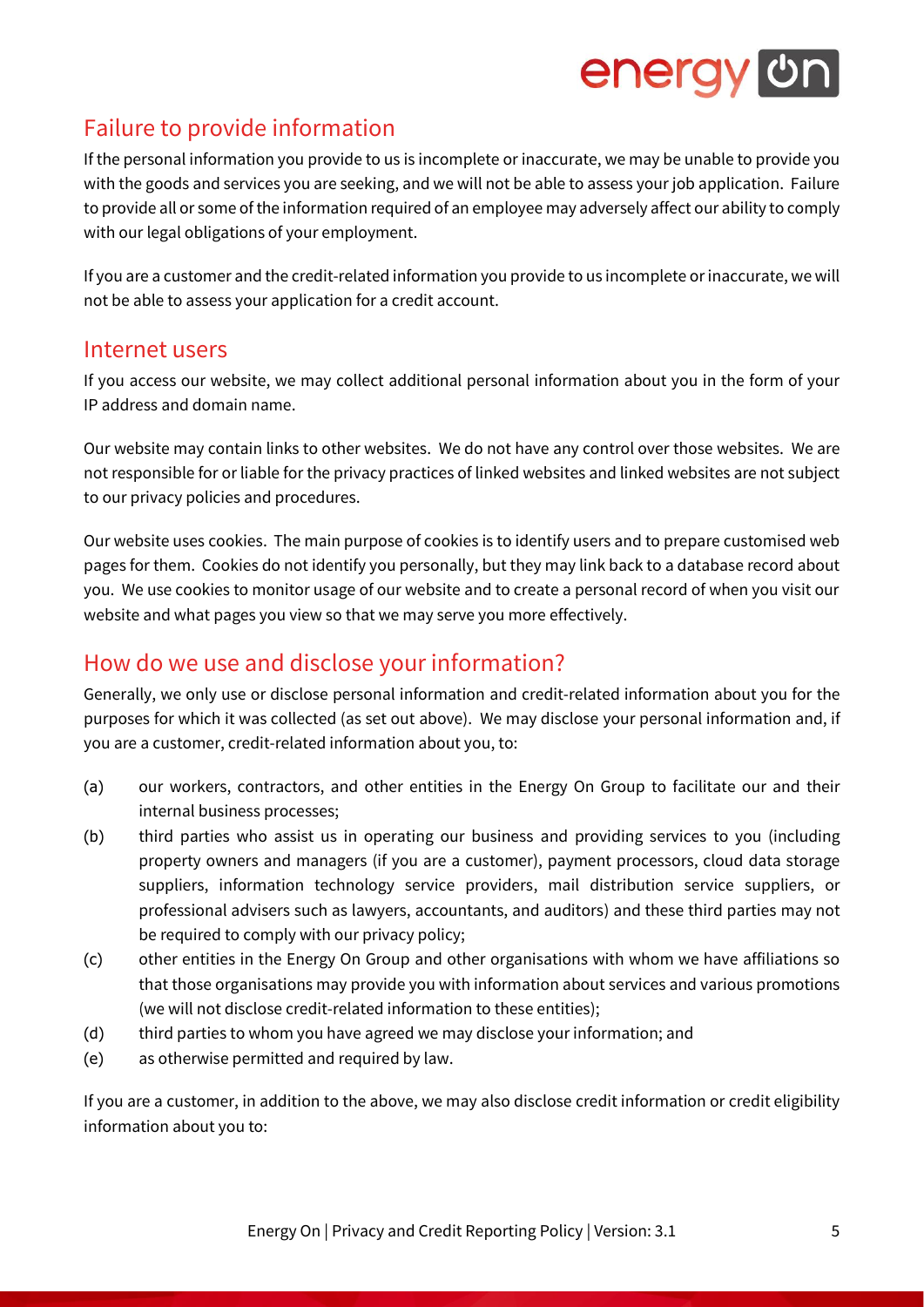## energy or

- (a) Equifax Pty Ltd (contact details are available at www.mycreditfile.com.au/support). For information about how Equifax manages credit related personal information, see their privacy policy available on the website set out above;
- (b) third parties who assist us in processing your credit application or managing the credit provided by us;
- (c) third parties for securitisation purposes;
- (d) third parties for the purposes of considering whether to accept an assignment of debt, or to take an interest in the credit provider;
- (e) other Australian credit providers (either with your consent, or as permitted by law);
- (f) enforcement bodies;
- (g) external dispute resolution providers;
- (h) guarantors or proposed guarantors (either with your consent, or as permitted by law);
- (i) credit insurers;
- (j) debt collectors; and
- (k) other third parties where required or authorised by law.

If we disclose your information to other credit reporting bodies in the future we will update this collection statement.

Equifax may include your information in reports provided to other credit providers to assist them to assess your credit worthiness. If you do not pay for the products and services that we provide to you, if you commit fraud or try to do so, or if you otherwise commit a serious credit infringement, we may disclose this information to Equifax. This may affect your ability to obtain credit in the future.

You may (by using the contact details set out above) request that Equifax does not:

- (a) use your credit reporting information for the purposes of pre-screening of direct marketing; or
- (b) disclose your credit reporting information if you reasonably believe that you have been, or are likely to be, a victim of fraud.

We may expand or reduce our business and this may involve the sale and/or transfer of control of all or part of our business. Personal information or credit-related information, where it is relevant to any part of the business for sale and/or transfer, may be disclosed to a proposed new owner or newly controlling entity for their due diligence purposes, and upon completion of a sale or transfer, will be transferred to the new owner or newly controlling party to be used for the purposes for which it was provided under this privacy policy.

We will also disclose your personal information or credit-related information to a third party where the personal information or credit-related information was collected from you for the purposes of passing that information on.

The Owner(s) or Owner(s)' Manager where you reside may request that we provide them with your personal information for the purposes of contact you to sign you up with a different provider. We will not disclose your personal information in these circumstances.

We won't sell, trade, or exchange your personal information or credit-related information without your permission.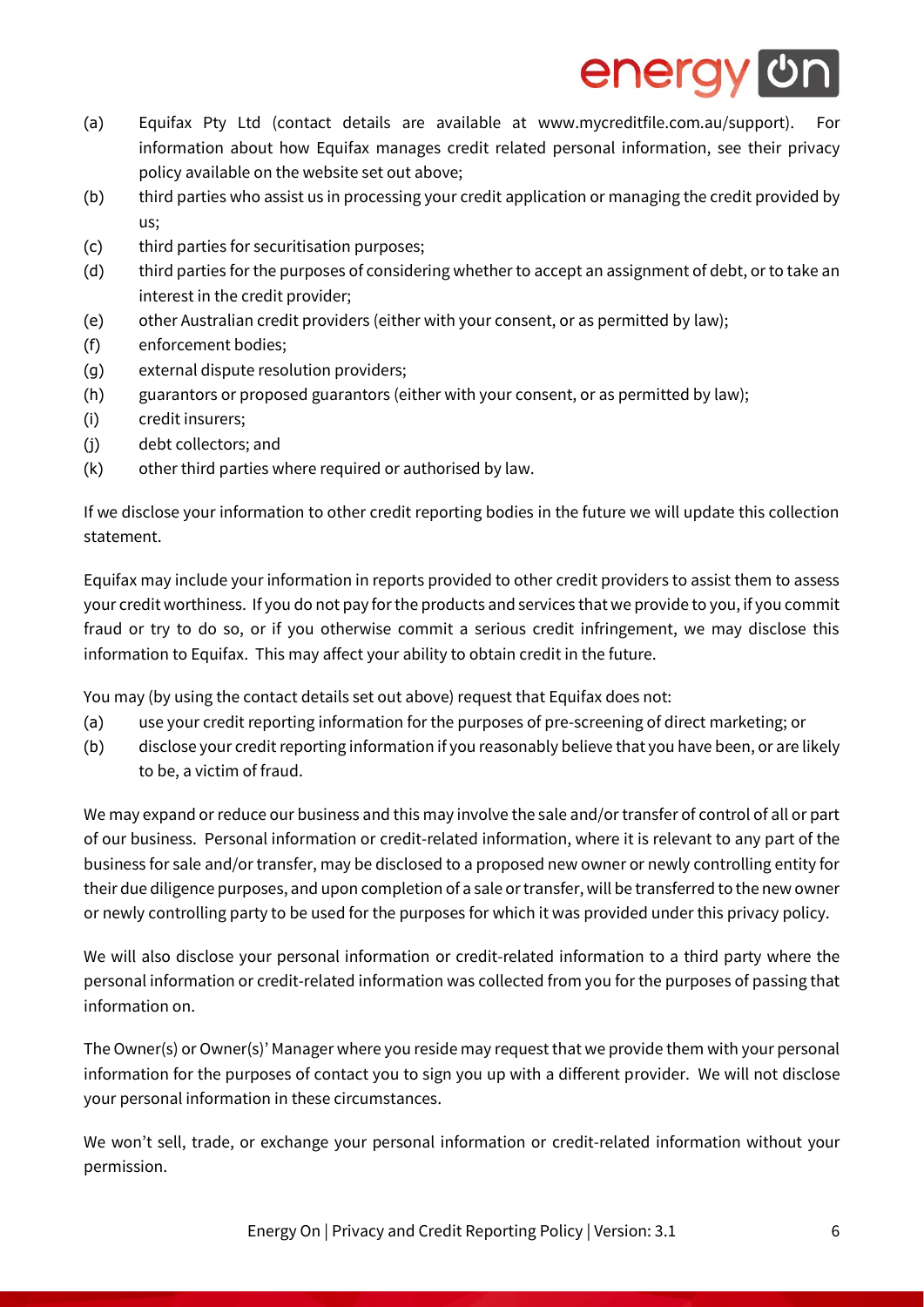### Disclosure of information overseas

We are assisted by a variety of external service providers to operate our business and deliver our products and services, some of whom may be located overseas, and to whom we are likely to disclose your information. These third parties are too numerous to list, and they change from time to time. Some examples of the types of third parties include technology service providers who may be located in United States of America and Vietnam. We take reasonable steps to ensure these third parties have appropriate security for your personal information.

### No Contact List

The Energy On Group maintains a 'No Contact List' of customers who have opted out of receiving any marketing material the Energy On Group may send in the future. To be listed on the 'No Contact List' please email us a[t TheTeam@EnergyOn.com.au.](file://///synology/EON%20-%20Share/4.%20Customer%20Service/1.%20Policies/Privacy%20and%20Credit%20Reporting%20Policy/TheTeam@EnergyOn.com.au)

### Security of information

We store your personal information and credit-related information in different ways, including in paper and in electronic form. The security of your information is important to us. We take all reasonable measures to ensure that your information is stored safely to protect it from interference, misuse, loss, unauthorised access, modification or disclosure, including electronic and physical security measures.

Some of the information we collect is hosted on third party data servers, which may be located outside of Australia. We take reasonable steps to ensure any third party data storage suppliers we partner with have appropriate cyber and physical security controls in place.

Where information we hold is no longer necessary, we delete the information or permanently de-identify it, subject to specific laws in respect of data retention.

### Access and correction of information

You may access the personal information or credit-related information we hold about you, upon making a written request. We will respond to your request within a reasonable period. We may charge you a reasonable fee for processing your request (but not for making the request for access).

We may decline a request for access to information in circumstances prescribed by the Privacy Act, and if we do, we will give you a written notice that sets out the reasons for the refusal (unless it would be unreasonable to provide those reasons), including details of the mechanisms available to you to make a complaint.

When making a request to access credit-related information, you should also request access to creditrelated information held by credit reporting bodies.

If, upon receiving access to your personal information or credit-related information or at any other time, you believe the information we hold about you is inaccurate, incomplete or out of date, please notify us immediately. We will take reasonable steps to correct the information within 30 days (or another time frame agreed with you in writing) so that it is accurate, complete and up to date.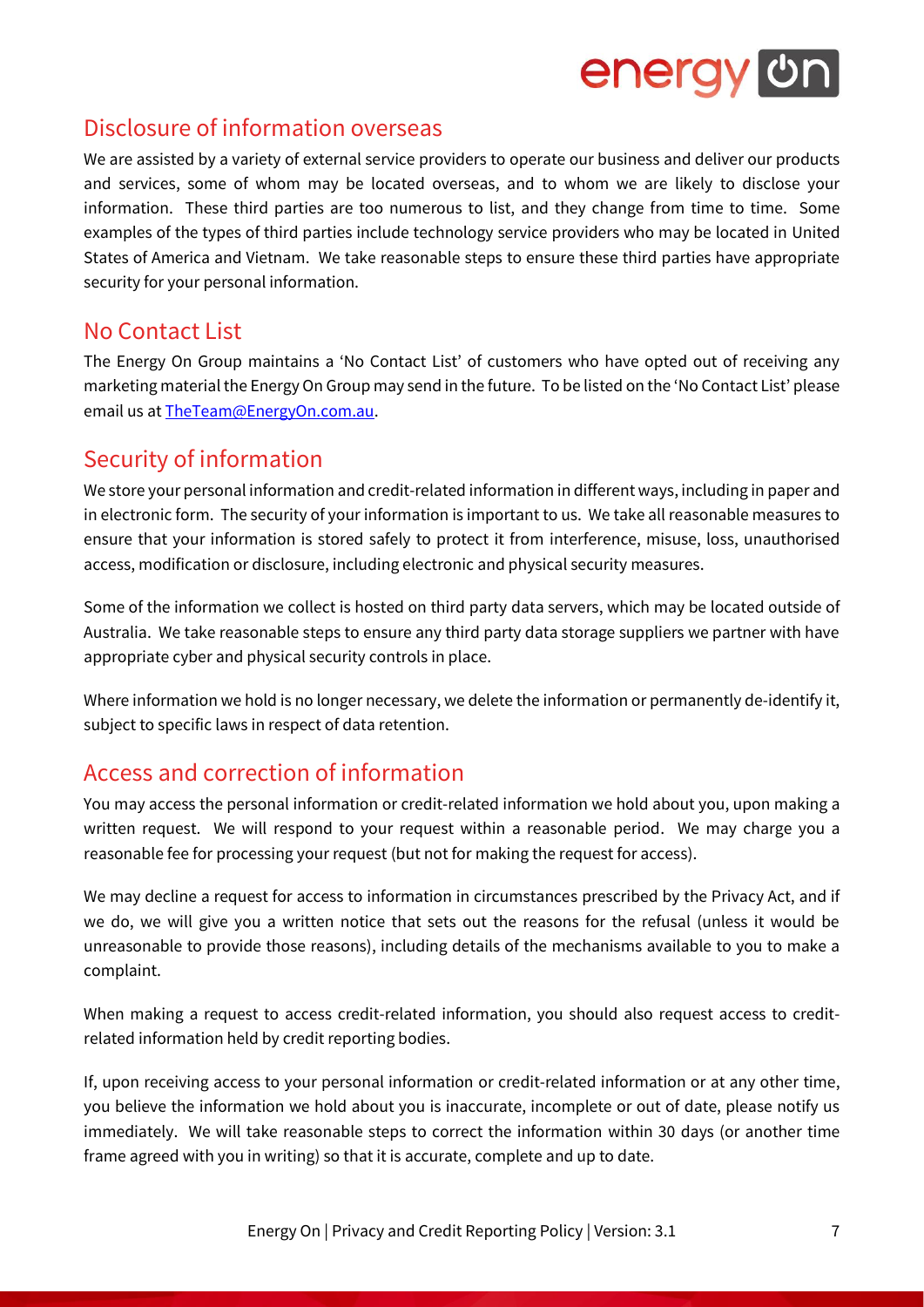If we refuse to correct your information (for example, where it would be unlawful), we will give you a written notice that sets out our reasons for our refusal (unless it would be unreasonable to provide those reasons), including details of the mechanisms available to you to make a complaint.

### Complaints and Feedback

If you have any queries or concerns about our Privacy and Credit Reporting Policy or the way we handle your personal information or credit-related information, or you wish to make a complaint about a breach of the Privacy Act, the APPs, or the Code, please contact us using the details below and we will take reasonable steps to investigate your complaint in accordance with our Complaint Handing and Dispute Resolution Policy, and respond to your queries and concerns within 30 days (or another time frame agreed with you in writing).

| <b>Street address:</b> | PO Box 2624, Mount Waverly, VIC 3149.                  |  |  |
|------------------------|--------------------------------------------------------|--|--|
| <b>Email address:</b>  | Feedback@EnergyOn.com.au or Complaints@EnergyOn.com.au |  |  |
| Telephone:             | 1300 323 263                                           |  |  |
| Website:               | www.EnergyOn.com.au                                    |  |  |

For more information about privacy in general, you can visit the Office of the Information Commissioner's website a[t www.oaic.gov.au.](http://www.oaic.gov.au/)

If after this process you are not satisfied with our response, you can submit a complaint to the Office of the Information Commissioner. To lodge a complaint, visit the 'Complaints' section of the Information Commissioner's website, located at [http://www.oaic.gov.au/privacy/privacy-complaints,](http://www.oaic.gov.au/privacy/privacy-complaints) to obtain the relevant complaint forms, or contact the Information Commissioner's office.

### Amendments to this policy

We may from time to time make changes to this Privacy and Credit Reporting Policy. If we amend the policy, we will post the amended policy on our website and it will be effective from the date of posting. Any information we hold will be governed by the most current Privacy and Credit Reporting Policy.